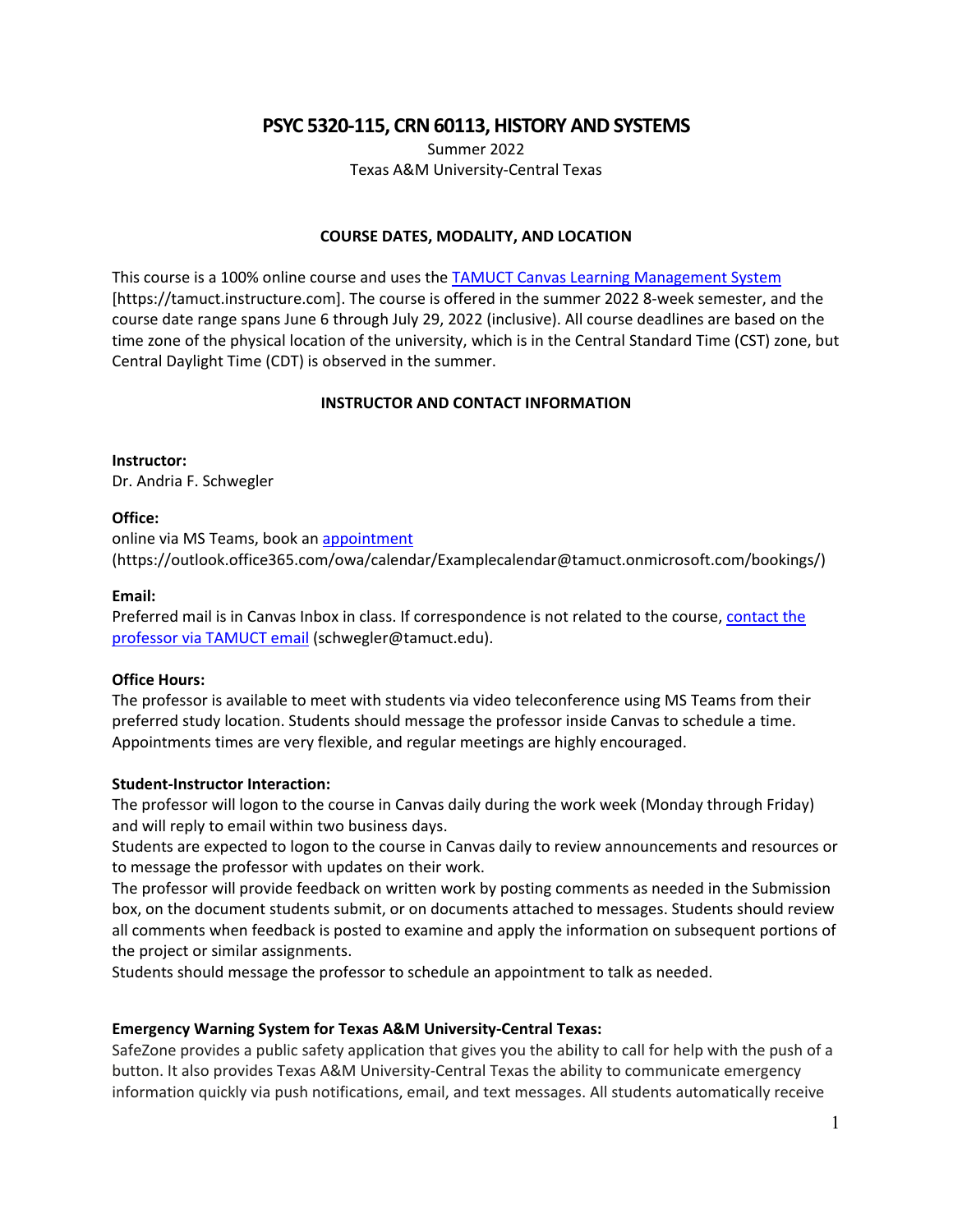email and text messages via their myCT accounts.

Downloading SafeZone allows access to push notifications and enables you to connect directly for help through the app.

You can download SafeZone from the app store and use your myCT credentials to log in. If you would like more information, you can visit the [SafeZone](http://www.safezoneapp.com/) website [www.safezoneapp.com].

To register SafeZone on your phone, please follow these 3 easy steps*:*

- 1. Download the SafeZone App from your phone store using the link below:
	- o [iPhone/iPad:](https://apps.apple.com/app/safezone/id533054756) [https://apps.apple.com/app/safezone/id533054756]
	- o [Android Phone / Tablet](https://play.google.com/store/apps/details?id=com.criticalarc.safezoneapp) [https://play.google.com/store/apps/details?id=com.criticalarc.safezoneapp]
- 2. Launch the app and enter your myCT email address (e.g. {name}@tamuct.edu)
- 3. Complete your profile and accept the terms of service

# **COURSE INFORMATION**

### **Course Overview and Description:**

Analyze the historical development of the science of psychology from early philosophical theories through the establishment of psychology as a science to modern theoretical positions.

# **Student Learning Outcomes:**

1. *Demonstrate comprehension and application of fundamental principles, generalizations, or theories regarding the history of psychology*. Students will read, write, and respond to information regarding the history of psychology as it pertains to philosophical and physiological influences on psychology, structuralism, functionalism, applied psychology, behaviorism, gestalt psychology, psychoanalysis, and contemporary developments in psychology including the cognitive movement and evolutionary psychology. Students will demonstrate their ability to comprehend and apply these concepts in the quizzes, discussions, article summaries, and exams.

2. *Analyze and critically evaluate ideas, arguments, and points of view*. Students will respond to others' writing including that of peers and experts in the field on topics related to the history of psychology and its perspectives and substantiate their points of view with theory and research when available. Students will demonstrate their ability to critically evaluate ideas on discussions and replies, article summaries, synthesis essays, and research paper.

3. *Demonstrate skill in expressing oneself in writing*. Using appropriate APA style, students will engage in a variety of writing assignments that target different purposes. Students will write discussions and replies each week to engage with their peers in scholarly discourse about the history of psychology, write three synthesis essays throughout the semester that synthesize information across course content, write nine self-selected article summaries and revise them after professor feedback to succinctly summarize scholarly articles in the field, and write a research paper integrating multiple scholarly sources for an academic audience.

# **Required Reading and Textbook(s):**

American Psychological Association. (2020). *Publication manual of the American Psychological Association* (7th ed.). Washington, DC: Author. (ISBN: 978-1-4338-3216-1)

Schultz, D. P., & Schultz, S. E. (2016). *A history of modern psychology* (11th ed.). Belmont, CA: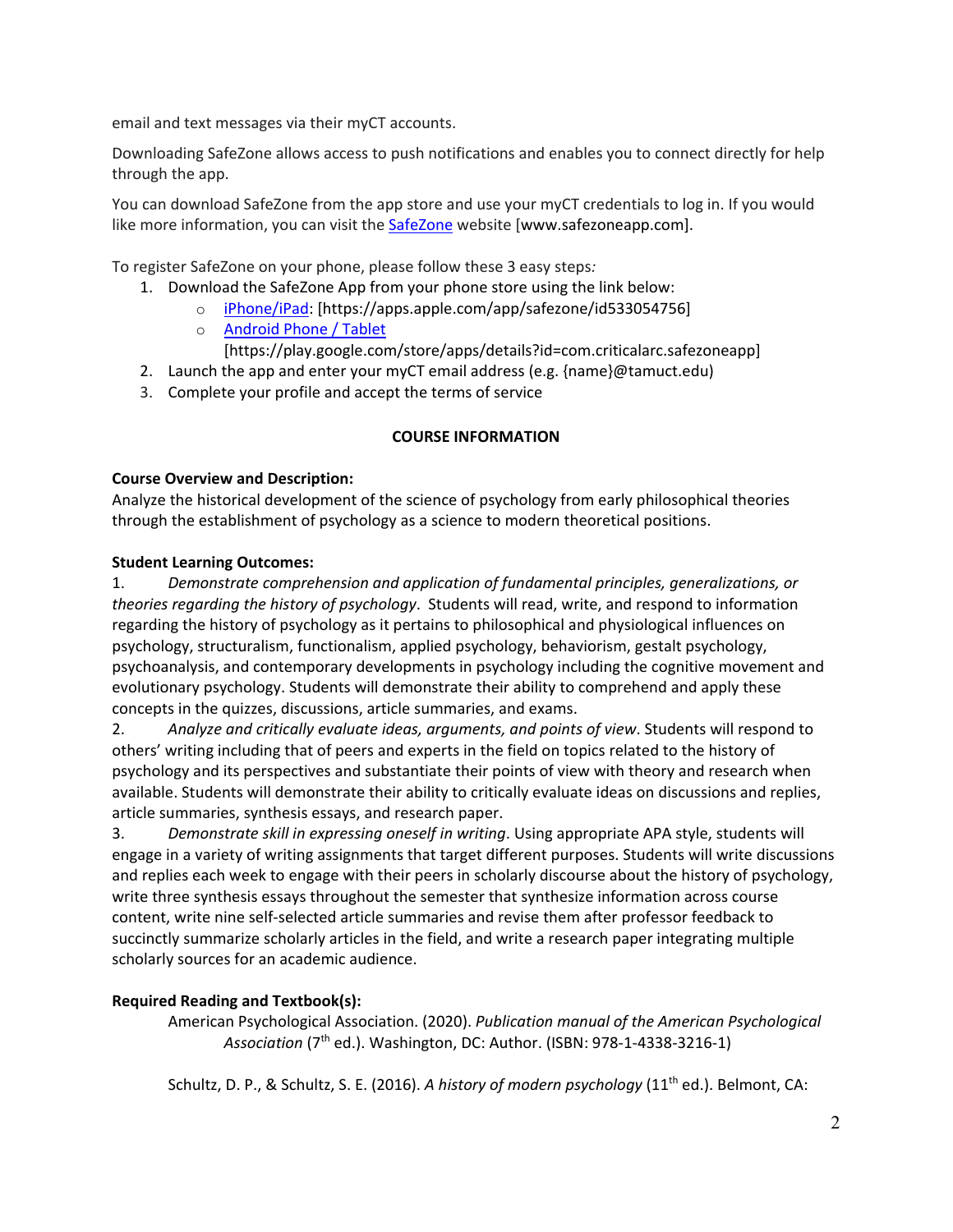Wadsworth. (ISBN: 978-1-305-63004-8).

### Scholarly articles accessed through the University Library, including those on e-Reserve and those independently retrieved.

A student of this institution is not under any obligation to purchase a textbook from a universityaffiliated bookstore. The same textbook may also be available from an independent retailer, including an online retailer.

### **COURSE REQUIREMENTS**

Students are responsible for meeting the course requirements as scheduled for each module in the course calendar. **Assignments submitted after the due date will not receive full credit**. A 25% penalty per day will be imposed on all assignments submitted after the deadline. Specifically, assignments submitted after the deadline on the due date will receive a 25% penalty, assignments submitted more than 24 hours after the deadline will receive a 50% penalty, assignments submitted more than 48 hours after the deadline will receive a 75% penalty, and assignments submitted more than 72 hours after the deadline will receive no credit though the professor will still provide feedback on the assignment.

All assignments must be written in a student's own words. No credit will be awarded for quoted or plagiarized material on any assignment. **Quoting or paraphrasing that closely mirrors the source (textbook or other reference material) will receive no credit even if properly cited. Students must write original sentences conveying the information they have learned to the reader (i.e., paraphrasing) and properly cite the source of the information to receive credit for writing.** 

All assignments should be written in proper APA style. Students must follow the APA style guidelines provided in the *Publication Manual* and use online style resources provided by the American Psychological Association at [www.apastyle.org](http://www.apastyle.org/)

### **Discussions Posts and Replies**

*(20% of Overall Course Grade).* Each week students will research and write a discussion post on any topic they desire from that module's readings. The goal of the post is for students to analyze and/or synthesize concepts discussed in the course during the module. In addition to research in the text, students are expected to conduct internet-based research on their topic and include working web links in their post for the source of their information (e.g., video demonstrations, professors' blog posts, original articles, current journal articles about the topic). Students are to integrate their web research materials into the information provided in the course textbook to write a post that explains the discussion topic in a manner that extends beyond the explanation provided in the textbook.

All information provided in each post must be cited according to APA style with working web links included so classmates can follow the links to verify the information and learn more. Students will use the Schultz and Schultz (S&S) textbook as one source of information for their responses and at least one additional scholarly, reputable source of information per post. Students should submit initial posts in the forums as new threads on concepts (i.e., theories, topics, constructs) by **11:59pm CST on THURSDAY**. Initial posts submitted after this time will not receive credit.

Students are to read all posts and reply with comments, corrections, or questions to at least two (2)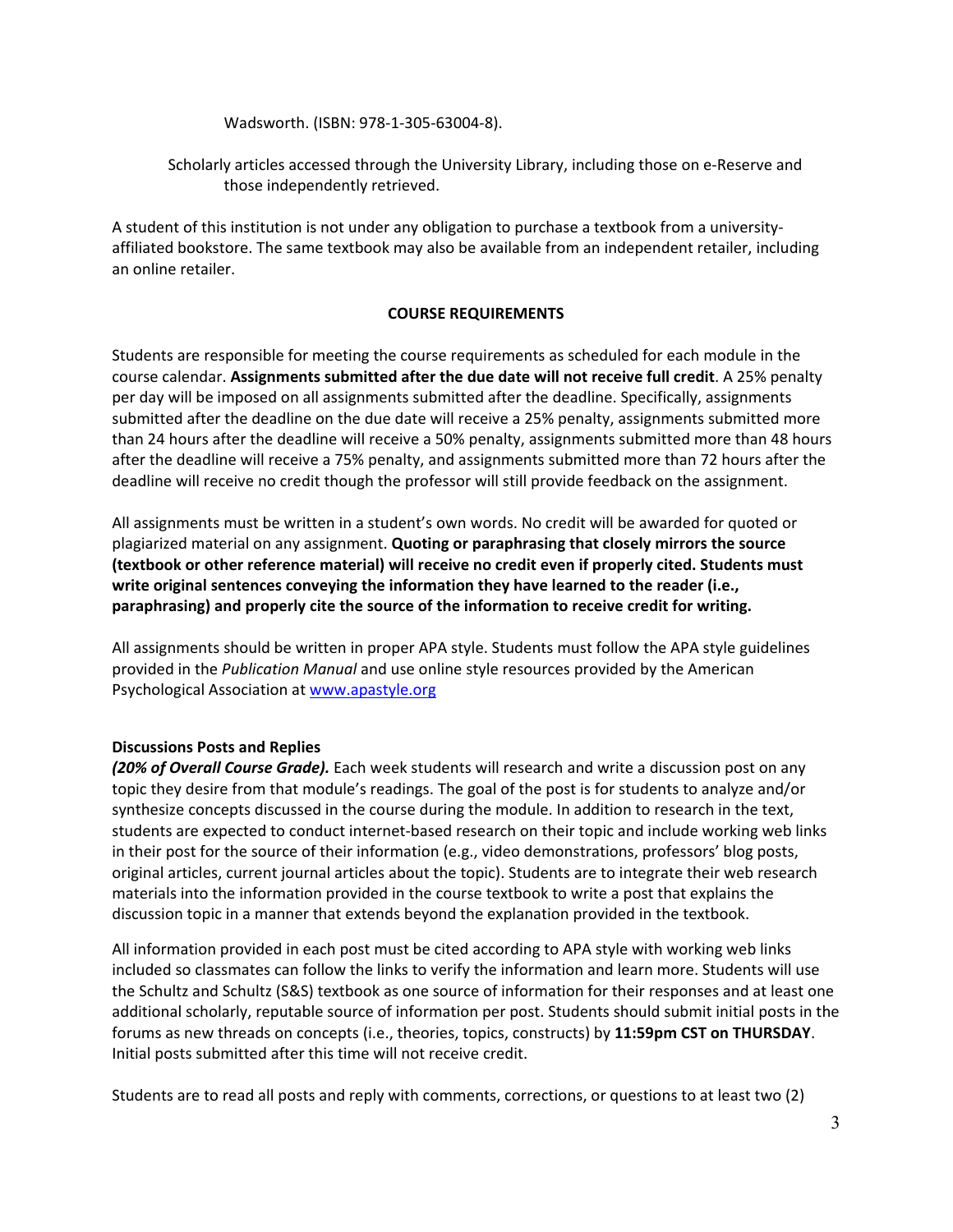responses posted by their peers. Students will have until **8:00am CST the following MONDAY** to submit at least **two (2)** replies to posts made by classmates.

For all discussion posts, students must provide original, grammatically correct responses for each essay. *Quoting or close paraphrasing of the textbook or any other materials will receive no credit, and plagiarized content will be submitted to the Student Conduct Office.*

Though the writing topics will vary weekly, posts and replies will be graded using the following grading rubric. The discussion post is worth 15 points, and each reply is worth 5 points for a total of 25 points each week.

### Discussion Post:

Schultz and Schultz Research on Topic with Citation and Page Number

- 0 no post, no text research, no in text citation, or citation provided is not related to discussion topic
- 2 –text research is cited properly but adds little relevant information to the discussion topic (i.e., the information does little to enrich understanding of the content)
- 4 –text research is cited and adds much relevant information to the discussion topic to enrich understanding and application of the topic but some elements in post are unrelated to essay prompt or some elements of essay prompt are not addressed or are not thoroughly explained
- 6 –text research is cited and adds much relevant information to the discussion topic to enrich understanding and application of the topic, all elements in post are related to essay prompt, and all elements of essay prompt are addressed and are thoroughly explained

Independent Research on Topic with Citation of Source and Textbook Integration

- 0 no independent research, no in text citation, citation provided is not related to discussion topic, citation is not from a reputable source, and/or information cited does not add new information to discussion topic (i.e., a citation for information that is also provided in the textbook will not earn credit; independent research must provide information that extends the content in the text book, must come from a credible source, and must be written in proper APA style)
- 2 independent research is cited properly and is from a reputable source but adds little relevant information to the discussion topic (i.e., the information does little to enrich understanding and application of the content)
- 4 independent research is cited, is from a reputable source and adds much relevant information to the discussion topic to enrich understanding and application of the topic but some elements in post are unrelated to essay prompt or some elements of essay prompt are not addressed or are not thoroughly explained
- 6 independent research is cited, is from a reputable source and adds much relevant information to the discussion topic to enrich understanding and application of the topic, all elements in post are related to essay prompt, and all elements of essay prompt are addressed and are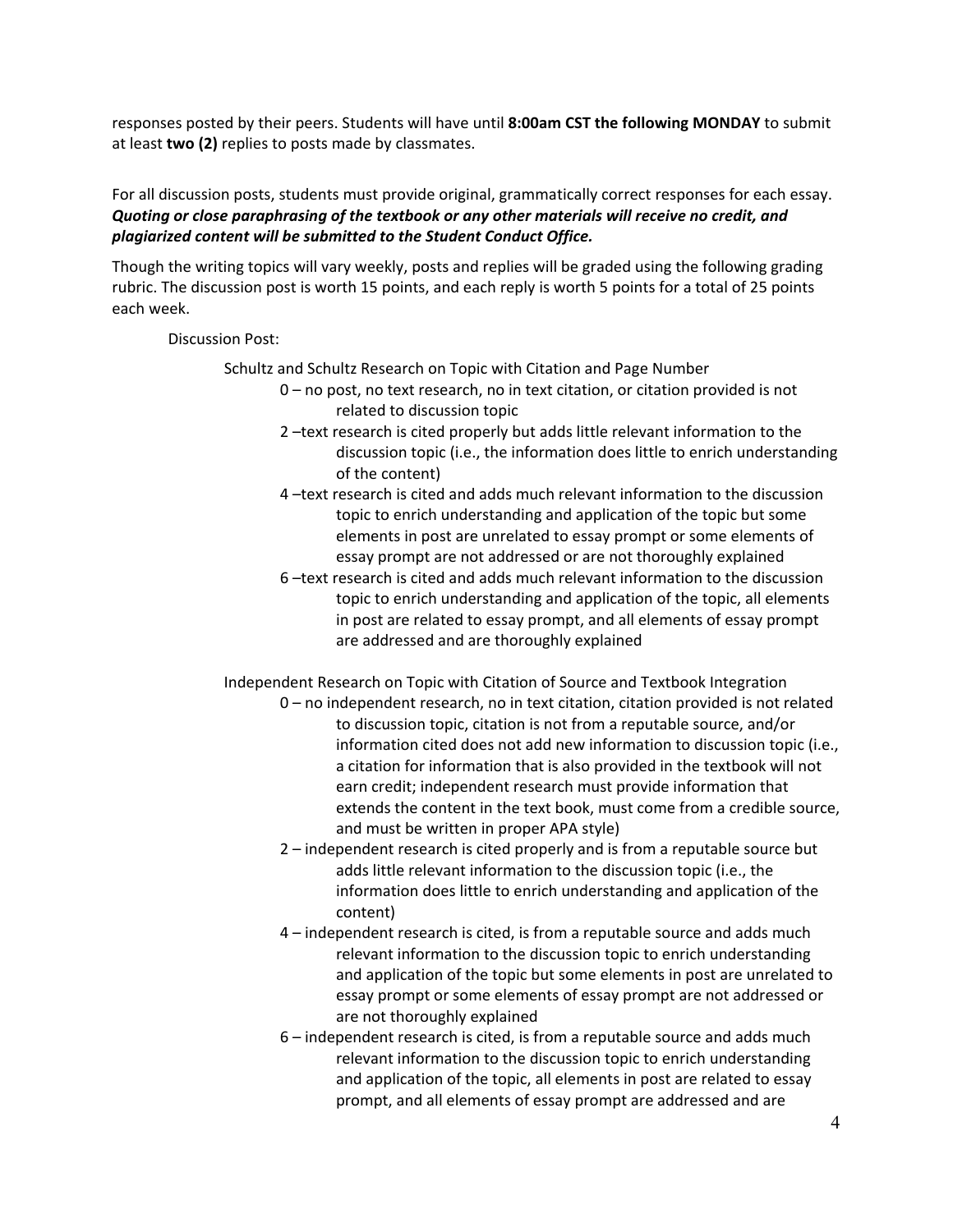#### thoroughly explained

#### Organization and Mechanics

- 0 no post or several errors are present in idea organization, sentence structure, grammar, and/or spelling
- 1 post expression is choppy or ideas are not in a logical order (e.g., reads as a collection of sentences not as a progressive explanation) or some errors in sentence structure, grammar, and/or spelling
- 3 post expression is logical with connected ideas (e.g., reader is lead from one idea to the next with transitions, ideas are ordered in a meaningful way) and no errors in sentence structure, grammar, and/or spelling

Discussion Reply (two required):

#### Extensions, Corrections, Questions to Classmate's Post:

- 0 no reply or reply merely states "good job" or agreement with post without discussing content related to the course
- 1 reply is posted and includes content related to the course, but it provides no new contribution that extends the original post
- 3 reply is posted that adds new information to original post to extend the discussion (e.g., correction to information with a citation of source, additional content or example of concept, application of concept to other areas)
- Organization and Mechanics
	- 0 no reply or several errors are present in idea organization, sentence structure, grammar, and/or spelling
		- 1 some errors are present in idea organization, sentence structure, grammar, and/or spelling
		- 2 no errors are present in idea organization, sentence structure, grammar, and/or spelling

### **Chapter Quizzes**

*(18% of Overall Course Grade).* Quizzes covering content from the assigned chapters in the S&S text will be given each week during the semester (see Course Calendar for dates and chapters). Quizzes will consist of questions in multiple-choice format, and questions will be drawn from textbook readings. The quizzes are timed and must be completed independently in the same session they are begun. Students may not seek assistance from other students on quizzes. Direct all questions to the professor.

#### **Synthesis Essays**

*(21% of Overall Course Grade).* Students will critically evaluate the assigned course readings pertaining to the history of psychology and synthesize information across them in their responses to essay prompts at three points during the semester. Each essay should include a thorough explanation written in the student's own words of information pertaining to the key topics in the prompts. Essays should include a brief summary of information pertaining to each key topic, the student's own critical analysis of the key topics, and an integration across sources of how they fit in with the broader historical context. A full reference written in APA style of the sources used in the essays should be included at the end of each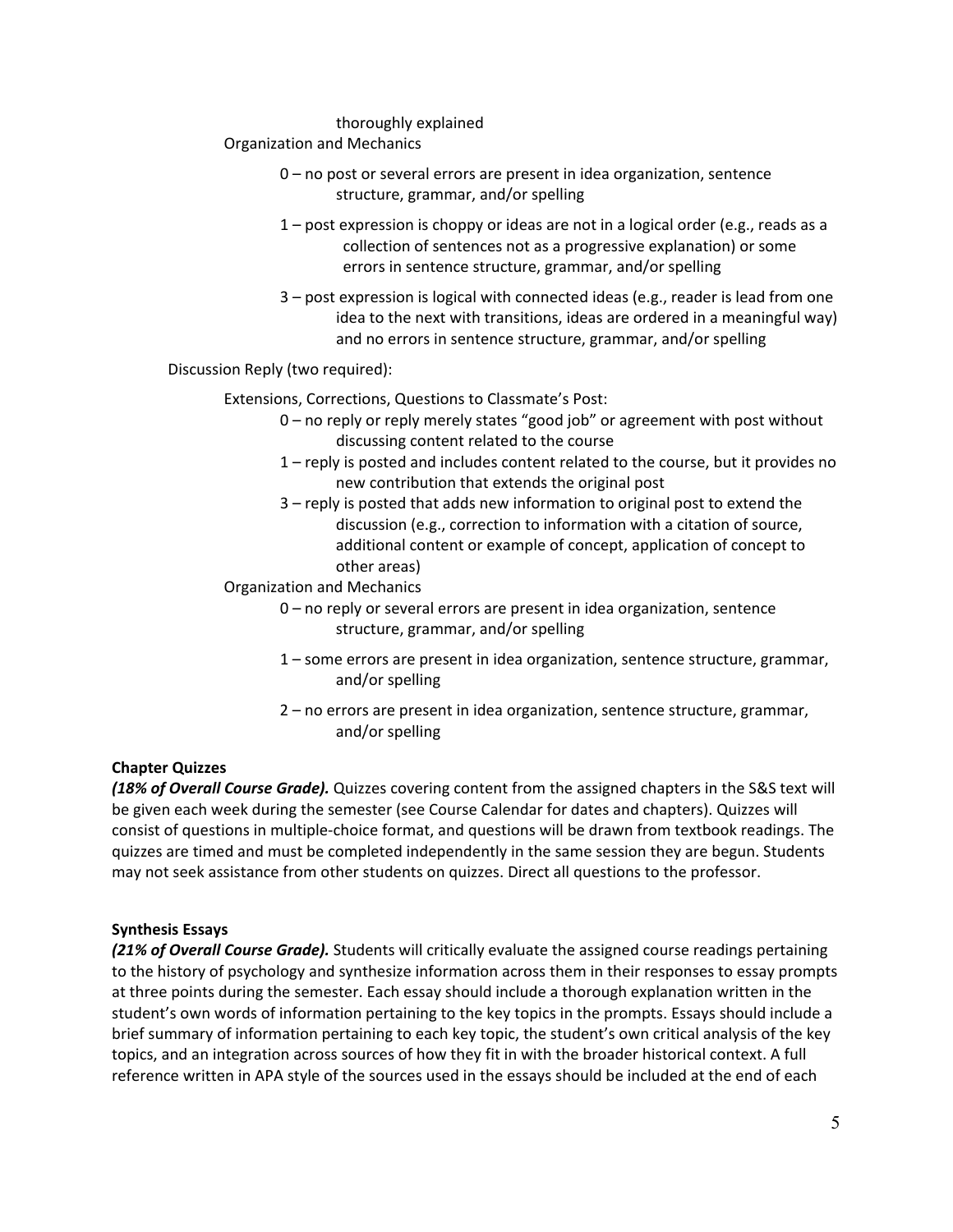essay in an APA style Reference list. The synthesis essays will be graded using prompt-specific rubrics provided in class.

#### **Research Paper**

*(23% of Overall Course Grade)*. Throughout the course of the semester, students will work on assembling information that leads to the completion of a 15 to 20-page research paper on a key development in the history of psychology. The research paper should be formatted in APA style. The title page and reference page are not included in the page count, and an abstract is not required. The assignments leading up to the development of the paper are worth 200 points total and include the submission of possible research topics (10 points), summaries of 3 sources (30 points), summaries of 3 additional sources (30 points), summaries of 3 additional sources (30 points), summary of a recent empirical article related to the development (10 points), and the final research paper (100 points). The final paper should include a minimum of nine (9) scholarly sources beyond those included as course content. Information from the sources should be synthesized by topic (not merely listed by source) and presented in chronological order to create an explanation of the development of ideas related to the topic.

#### **Examinations**

*(18% of Overall Course Grade).* Two exams will be given during the semester at midterm and course completion. These tests will cover content from the assigned chapters and activities listed in the Course Calendar. Students may use textbooks, notes, and online resources when completing the exams. However, all exams must be completed independently with no assistance from other people including other students and tutors. Direct all questions related to exams to the professor of the course.

Students should use a hardwired internet connection, NOT a wireless internet connection when completing exams. Wireless connections "blink," and when they do, students will be exited from the exam and will not be allowed to re-enter it. If students are kicked out of an exam unexpectedly, email the professor immediately. To reduce the likelihood of this occurrence, physically plug the computer into the wall port with an internet cable.

| <b>Assignment</b>                 | <b>Number Due</b> | <b>Points Each</b> | <b>Points Total</b> | Percentage |
|-----------------------------------|-------------------|--------------------|---------------------|------------|
| <b>Chapter Quizzes</b>            | 15                | 12                 | 180                 | 18         |
| <b>Discussion Post/Replies</b>    | 8                 | 25                 | 200                 | 20         |
| Synthesis Essays                  | 3                 | 70                 | 210                 | 21         |
| <b>Research Paper Assignments</b> |                   |                    |                     |            |
| Paper Topic                       |                   | 10                 | 10                  |            |
| Article Summaries (Historical)    | 9                 | 10                 | 90                  | 9          |
| Article Summary (Empirical)       |                   | 30                 | 30                  | 3          |
| <b>Final Paper</b>                |                   | 100                | 100                 | 10         |
| Midterm Exam                      |                   | 90                 | 90                  | 9          |
| Final Exam                        |                   | 90                 | 90                  | 9          |
|                                   |                   |                    | 1000                | 100%       |

#### **Grading Criteria Rubric and Conversion**

*Table 1 Grading Criteria*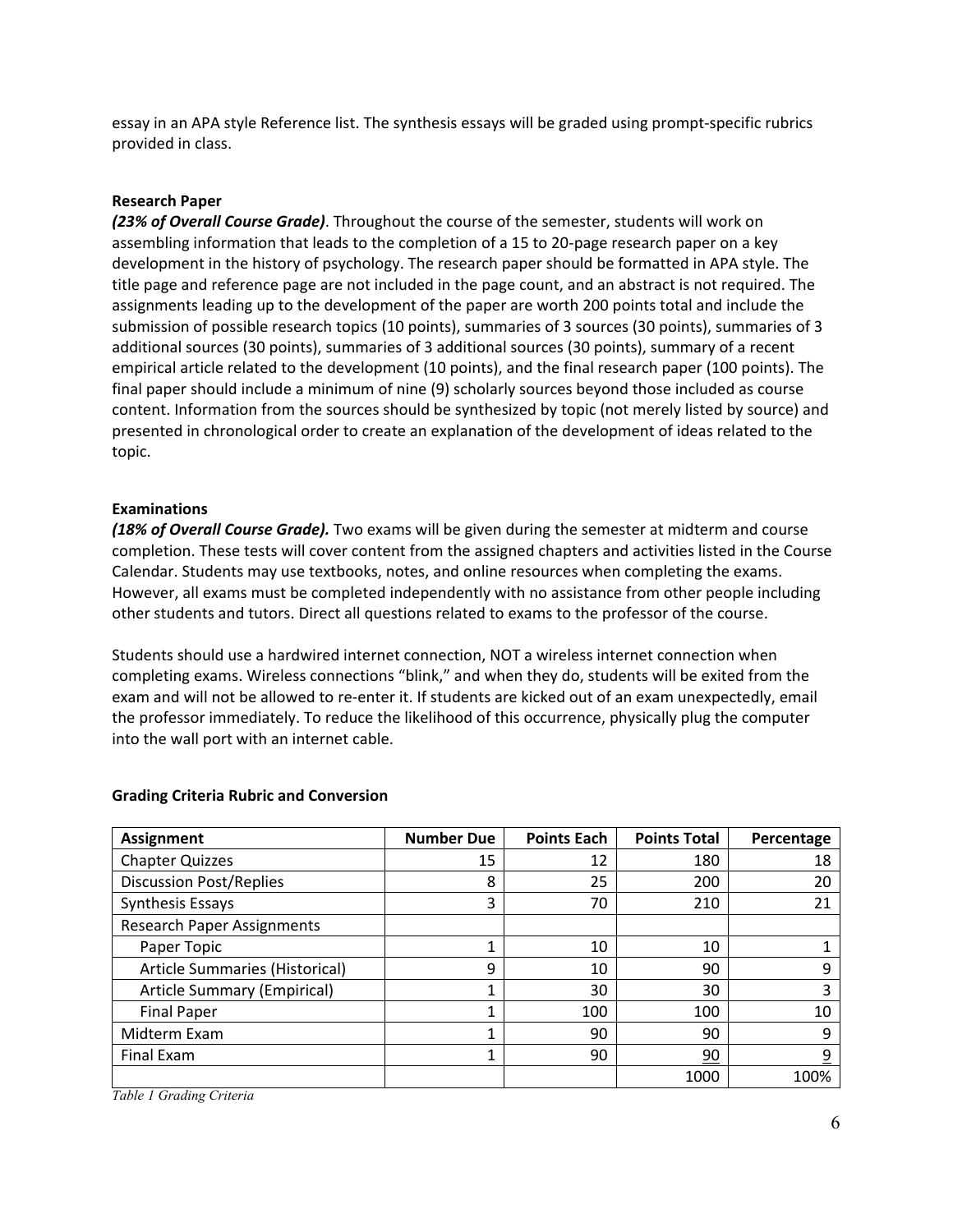### **Posting of Grades**

**Grading Scale:** Grades are not 'given' in this course; they are earned. Students earn grades by actively engaging in course content and by demonstrating their grasp of subject-matter content on written assignments and exams. Grades are determined based on the percentage of points earned on each assignment and the assignment's weight toward the overall course grade.

| Grade | <b>University Definition</b> | Percentage  |
|-------|------------------------------|-------------|
| Α     | Excellent                    | 90-100      |
| В     | Good                         | 80-89       |
| C     | Fair                         | 70-79       |
| D     | <b>Not Passing</b>           | 60-69       |
|       | Failing                      | 59 or below |

*Table 2 Grading Scale*

**Grade Posting:** All students' grades will be posted in the Canvas Grade Center after the assignment due date has passed. On the writing assignments, the professor will begin reading, grading and recording grades on the Monday they are due and will have all grades posted within one week. Students should regularly monitor their grades in the Canvas Grade Center, and *students should not hesitate to ask the professor about any grade or concern*.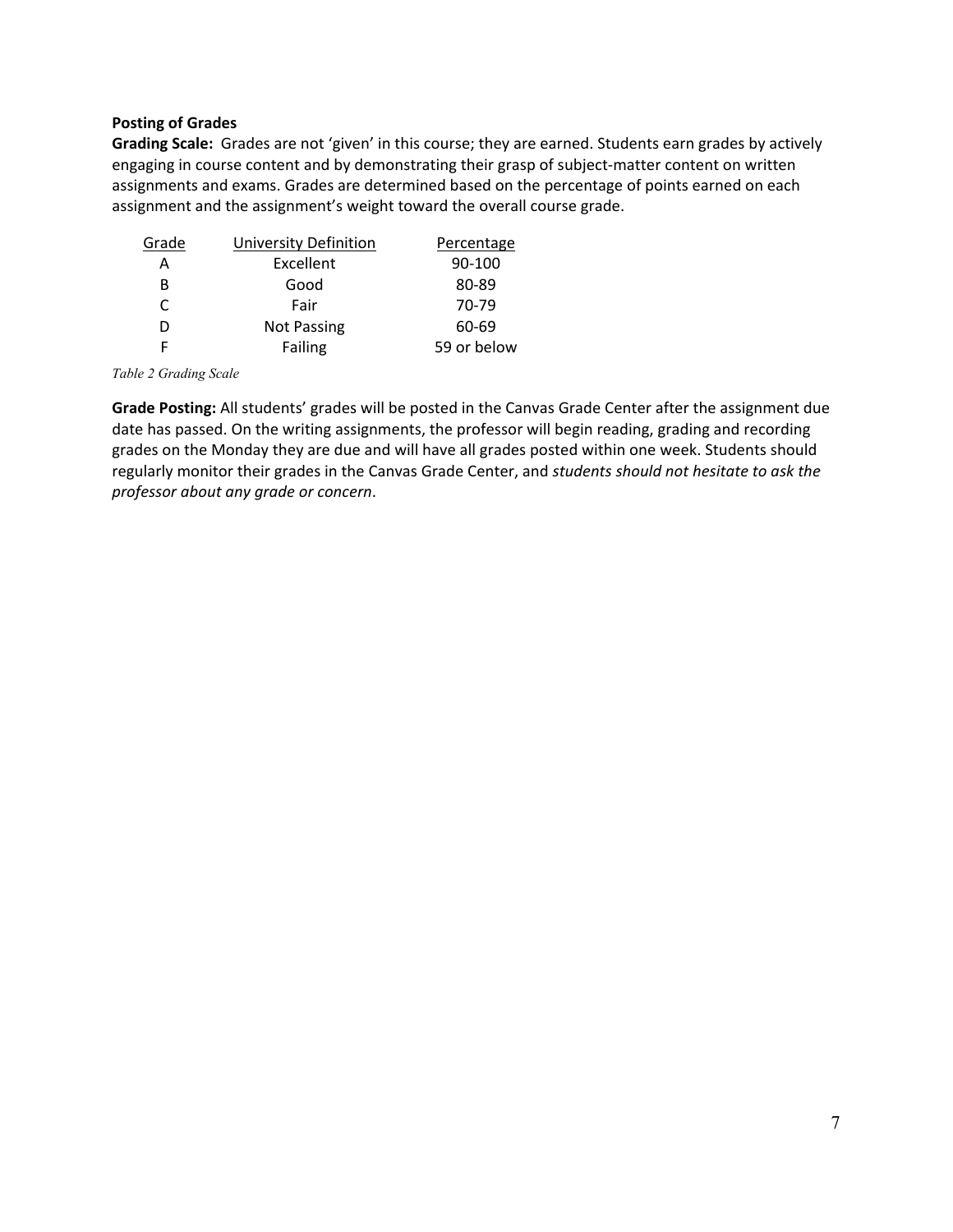| Week        | <b>Module</b>      | <b>Instructional Activities</b>     | <b>Assignments Due</b>               |  |
|-------------|--------------------|-------------------------------------|--------------------------------------|--|
|             | <b>Get Ready</b>   | Log on to Canvas                    | All assignments are due by           |  |
|             |                    | Establish library access from home  | 8:00am CST on Mondays                |  |
|             |                    | Create a quiet study environment    | except for initial discussion        |  |
|             |                    | Resolve all computer difficulties   | posts which are due by the           |  |
|             |                    | Find 2 'back-up' computers          | end of the day on Thursdays          |  |
|             |                    | w/internet                          | (i.e., 11:59pm CST) prior to         |  |
|             |                    | Introduce self in Study Hall        | the close of the Module.             |  |
|             |                    |                                     |                                      |  |
| June 6      | Module 1:          | Read S&S Chapter 1 and 2            | Chapter Quiz: 1 and 2                |  |
| (12:30am)   | Introduction:      | <b>Read Extension Article</b>       |                                      |  |
| through     | History of         | <b>Write Discussion Post</b>        | Discussion Post & Replies            |  |
| June 13     | Psychology         | <b>Select Research Paper Topics</b> | <b>Research Paper Topics</b>         |  |
| (8:00am)    |                    |                                     |                                      |  |
|             |                    |                                     |                                      |  |
| June 13     | Module 2:          | Read S&S Chapters 3 and 4           | Chapter Quiz: 3 and 4                |  |
| (8:00am)    | Physiological      | <b>Read Extension Article</b>       |                                      |  |
| through     | <b>Influences</b>  | <b>Write Discussion Post</b>        | <b>Discussion Post &amp; Replies</b> |  |
| June 20     | and                | Write 3 Research Summaries          | Research Summaries 1, 2, 3           |  |
| (8:00am)    | New Psychology     |                                     |                                      |  |
| June 20     | Module 3:          | Read S&S Chapters 5 and 6           | Chapter Quiz: 5 and 6                |  |
| (8:00am)    | Structuralism      | <b>Read Extension Article</b>       |                                      |  |
| through     | and                | <b>Write Discussion Post</b>        | <b>Discussion Post &amp; Replies</b> |  |
| June 27     | Functionalism      | Write Synthesis Essays              | Synthesis Essays                     |  |
| (8:00am)    |                    |                                     |                                      |  |
|             |                    |                                     |                                      |  |
| June 27     | Module 4:          | Read S&S Chapters 7 and 8           | Chapter Quiz: 7 and 8                |  |
| (8:00am)    | Functionalism:     | <b>Read Extension Article</b>       |                                      |  |
| through     | Development and    | <b>Write Discussion Post</b>        | <b>Discussion Post &amp; Replies</b> |  |
| July 4      | Founding           | Write 3 Research Summaries          | Research Summaries 4, 5, 6           |  |
| (8:00am)    | and                |                                     |                                      |  |
|             | Applied Psychology |                                     |                                      |  |
|             |                    |                                     |                                      |  |
| July 4      | Module 5:          | Complete Midterm Exam               | Midterm Exam (Ch. 1-8)               |  |
| (8:00am)    | Behaviorism:       | Write Synthesis Essays              | Synthesis Essays                     |  |
| through     | Antecedent         | Read S&S Chapters 9                 |                                      |  |
| July 11     | Influences         | <b>Read Extension Article</b>       | Chapter Quiz: 9                      |  |
| (8:00am)    |                    | <b>Write Discussion Post</b>        | <b>Discussion Post &amp; Replies</b> |  |
| July 1 is   |                    |                                     |                                      |  |
| Graduation  |                    |                                     |                                      |  |
| Application |                    |                                     |                                      |  |
| Deadline    |                    |                                     |                                      |  |
|             |                    |                                     |                                      |  |

# **COURSE OUTLINE AND CALENDAR**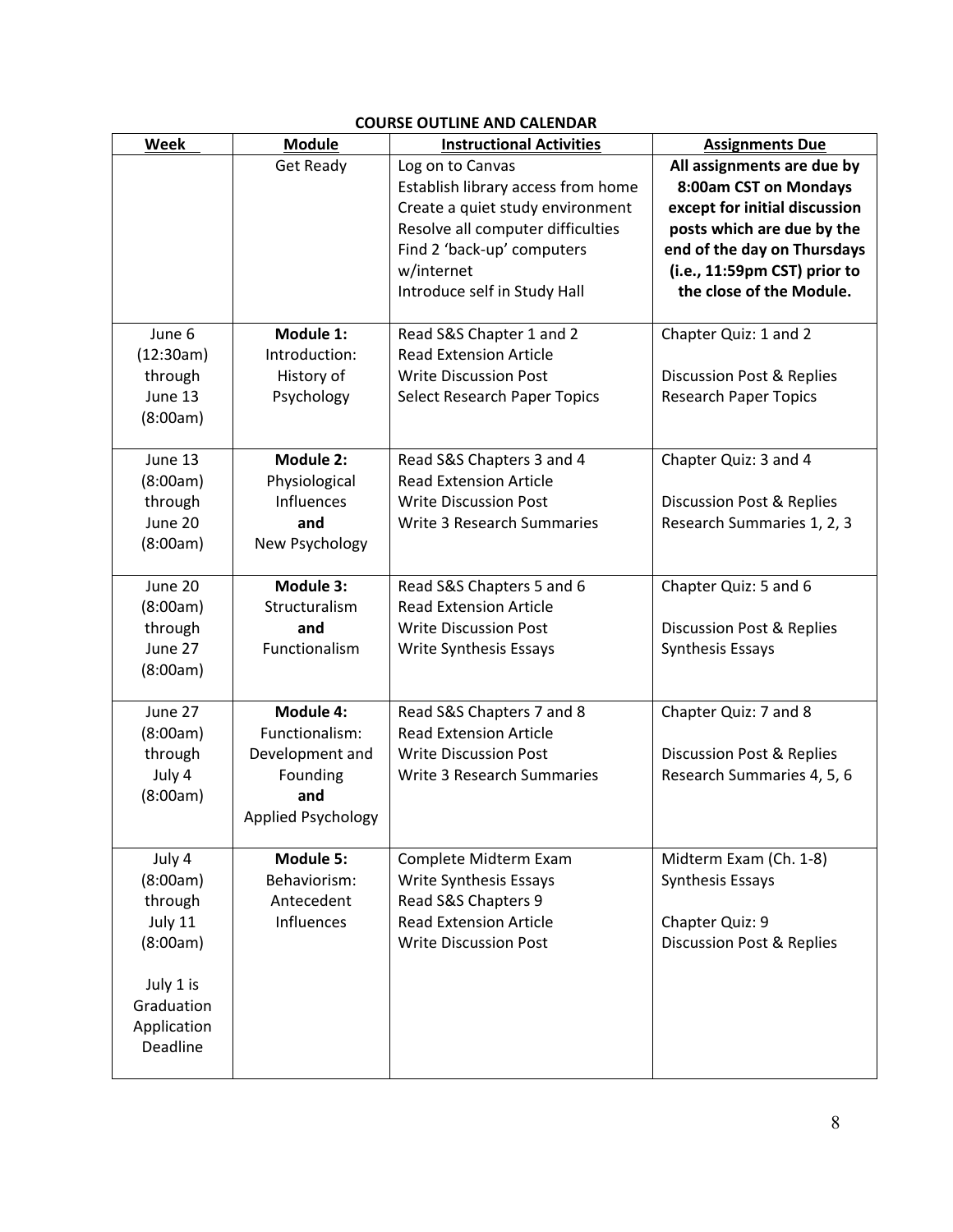| Week      | <b>Module</b>             | <b>Instructional Activities</b> | <b>Assignments Due</b>     |
|-----------|---------------------------|---------------------------------|----------------------------|
| July 11   | Module 6:                 | Read S&S Chapter 10 and 11      | Chapter Quiz: 10 and 11    |
| (8:80am)  | Behaviorism: The          | <b>Read Extension Article</b>   |                            |
| through   | <b>Beginnings</b>         | <b>Write Discussion Post</b>    | Discussion Post & Replies  |
| July 18   | and                       | Write 3 Research Summaries      | Research Summaries 7, 8, 9 |
| (8:00am)  | After the Founding        |                                 |                            |
|           |                           |                                 |                            |
| July 18   | Module 7:                 | Read S&S Chapter 12 and 13      | Chapter Quiz: 12 and 13    |
| (8:00am)  | <b>Gestalt Psychology</b> | <b>Read Extension Article</b>   |                            |
| through   | and                       | <b>Write Discussion Post</b>    | Discussion Post & Replies  |
| July 25   | Psychoanalysis: The       | Finalize Research Paper         | Research Paper including   |
| (8:00am)  | <b>Beginnings</b>         |                                 | empirical article summary  |
|           |                           |                                 |                            |
| July 25   | Module 8:                 | Read S&S Chapter 14 and 15      | Chapter Quiz: 14 and 15    |
| (8:00am)  | Psychoanalysis:           | <b>Read Extension Article</b>   |                            |
| through   | After the Founding        | <b>Write Discussion Post</b>    | Discussion Post & Replies  |
| July 29   | and                       | Write Synthesis Essays          | <b>Synthesis Essays</b>    |
| (11:59pm) | Continuing                | Complete Final Exam             | Final Exam (Ch. 9-15)      |
|           | Developments in           |                                 |                            |
|           | Psychology                |                                 |                            |
|           |                           |                                 |                            |

*Table 3 Course Calendar*

The professor reserves the right to amend this syllabus at any time. If revisions are necessary, the professor will make every effort to provide as much advanced notice as possible.

### **Important University Dates**

See the Academic Calendar:<https://www.tamuct.edu/registrar/academic-calendar.html>

### **TECHNOLOGY REQUIREMENTS AND SUPPORT**

#### **Technology Requirements**

This course will use the A&M-Central Texas Instructure Canvas learning management system. We strongly recommend the latest versions of Chrome or Firefox browsers. Canvas no longer supports any version of Internet Explorer.

Logon to A&M-Central Texas [Canvas](https://tamuct.instructure.com/) [https://tamuct.instructure.com/] or access Canvas through the TAMUCT Online link in myCT [https://tamuct.onecampus.com/]. You will log in through our Microsoft portal.

Username: Your MyCT email address. Password: Your MyCT password

### **Canvas Support**

Use the Canvas Help link, located at the bottom of the left-hand menu, for issues with Canvas. You can select "Chat with Canvas Support," submit a support request through "Report a Problem," or call the Canvas support line: 1-844-757-0953.

For issues related to course content and requirements, contact your instructor.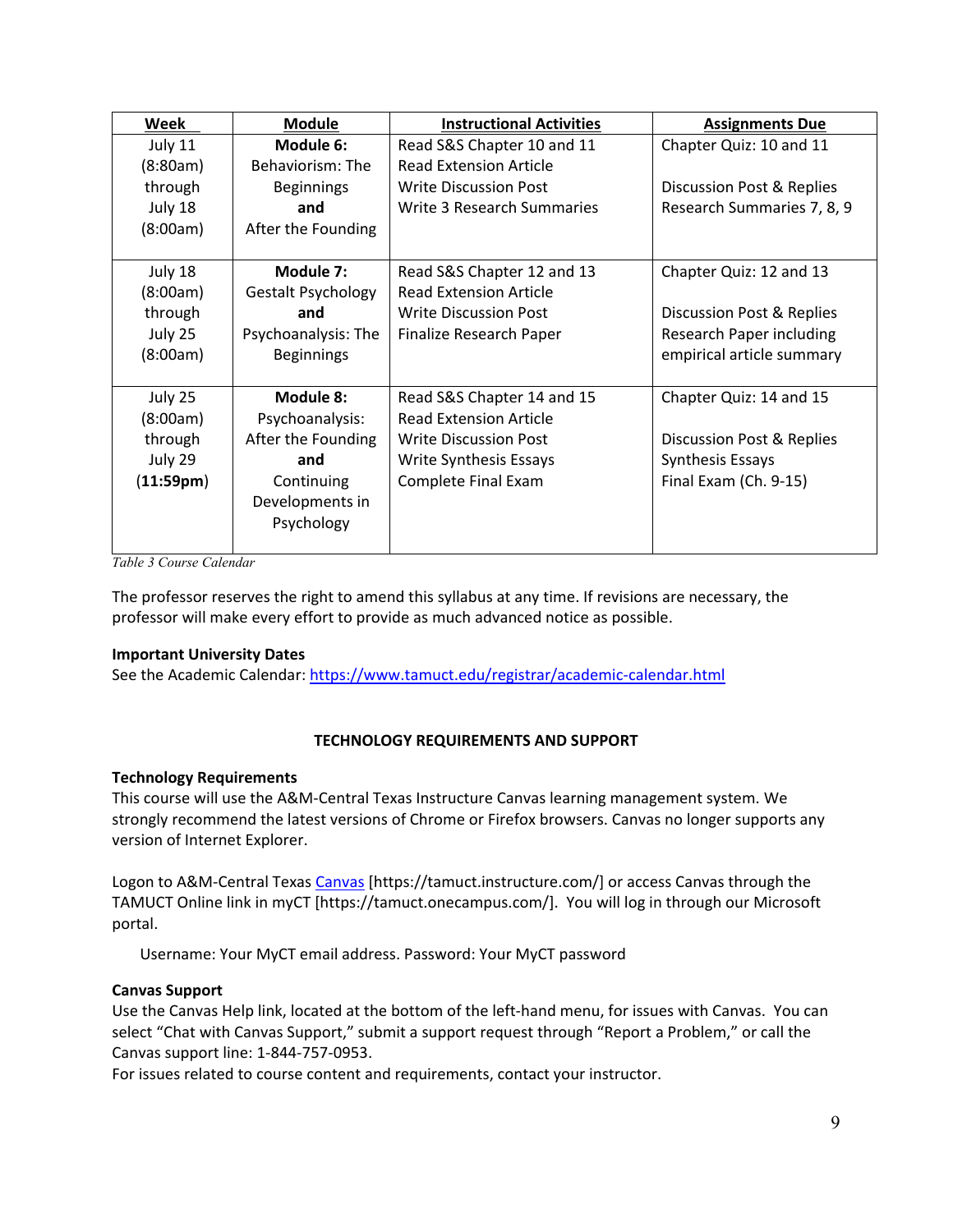### **Online Proctored Testing**

A&M-Central Texas uses Proctorio for online identity verification and proctored testing. This service is provided at no direct cost to students. If the course requires identity verification or proctored testing, the technology requirements are: Any computer meeting the minimum computing requirements, plus web camera, speaker, and microphone (or headset). Proctorio also requires the Chrome web browser with their custom plug in.

#### **Other Technology Support**

For log-in problems, students should contact Help Desk Central. 24 hours a day, 7 days a week: Email: [helpdesk@tamu.edu](mailto:helpdesk@tamu.edu)

Phone: (254) 519-5466

[Web Chat:](http://hdc.tamu.edu/) [http://hdc.tamu.edu]

*Please let the support technician know you are an A&M-Central Texas student.*

#### **UNIVERSITY RESOURCES, PROCEDURES, AND GUIDELINES**

#### **Drop Policy**

If you discover that you need to drop this class, you must complete the [Drop Request](https://federation.ngwebsolutions.com/sp/startSSO.ping?PartnerIdpId=https://eis-prod.ec.tamuct.edu:443/samlsso&SpSessionAuthnAdapterId=tamuctDF&TargetResource=https%3a%2f%2fdynamicforms.ngwebsolutions.com%2fSubmit%2fStart%2f53b8369e-0502-4f36-be43-f02a4202f612) Dynamic Form through Warrior Web.

[https://federation.ngwebsolutions.com/sp/startSSO.ping?PartnerIdpId=https://eisprod.ec.tamuct.edu:443/samlsso&SpSessionAuthnAdapterId=tamuctDF&TargetResource=https%3a%2f %2fdynamicforms.ngwebsolutions.com%2fSubmit%2fStart%2f53b8369e-0502-4f36-be43 f02a4202f612].

Faculty cannot drop students; this is always the responsibility of the student. The Registrar's Office will provide a deadline on the Academic Calendar for which the form must be completed. Once you submit the completed form to the Registrar's Office, you must go into Warrior Web and confirm that you are no longer enrolled. If you still show as enrolled, FOLLOW-UP with the Registrar's Office immediately. You are to attend class until the procedure is complete to avoid penalty for absence. Should you miss the drop deadline or fail to follow the procedure, you will receive an F in the course, which may affect your financial aid and/or VA educational benefits.

#### **Academic Integrity**

Texas A&M University-Central Texas values the integrity of the academic enterprise and strives for the highest standards of academic conduct. A&M-Central Texas expects its students, faculty, and staff to support the adherence to high standards of personal and scholarly conduct to preserve the honor and integrity of the creative community. Any deviation by students from this expectation may result in a failing grade for the assignment and potentially a failing grade for the course. All academic misconduct concerns will be referred to the Office of Student Conduct. When in doubt on collaboration, citation, or any issue, please contact your instructor before taking a course of action.

For more [information](https://nam04.safelinks.protection.outlook.com/?url=https%3A%2F%2Fwww.tamuct.edu%2Fstudent-affairs%2Fstudent-conduct.html&data=04%7C01%7Clisa.bunkowski%40tamuct.edu%7Ccfb6e486f24745f53e1a08d910055cb2%7C9eed4e3000f744849ff193ad8005acec%7C0%7C0%7C637558437485252160%7CUnknown%7CTWFpbGZsb3d8eyJWIjoiMC4wLjAwMDAiLCJQIjoiV2luMzIiLCJBTiI6Ik1haWwiLCJXVCI6Mn0%3D%7C1000&sdata=yjftDEVHvLX%2FhM%2FcFU0B99krV1RgEWR%2BJ%2BhvtoR6TYk%3D&reserved=0) regarding the Student Conduct process, [https://www.tamuct.edu/studentaffairs/student-conduct.html].

If you know of potential honor violations by other students, you may [submit](https://nam04.safelinks.protection.outlook.com/?url=https%3A%2F%2Fcm.maxient.com%2Freportingform.php%3FTAMUCentralTexas%26layout_id%3D0&data=04%7C01%7Clisa.bunkowski%40tamuct.edu%7Ccfb6e486f24745f53e1a08d910055cb2%7C9eed4e3000f744849ff193ad8005acec%7C0%7C0%7C637558437485262157%7CUnknown%7CTWFpbGZsb3d8eyJWIjoiMC4wLjAwMDAiLCJQIjoiV2luMzIiLCJBTiI6Ik1haWwiLCJXVCI6Mn0%3D%7C1000&sdata=CXGkOa6uPDPX1IMZ87z3aZDq2n91xfHKu4MMS43Ejjk%3D&reserved=0) a report, [https://cm.maxient.com/reportingform.php?TAMUCentralTexas&layout\_id=0].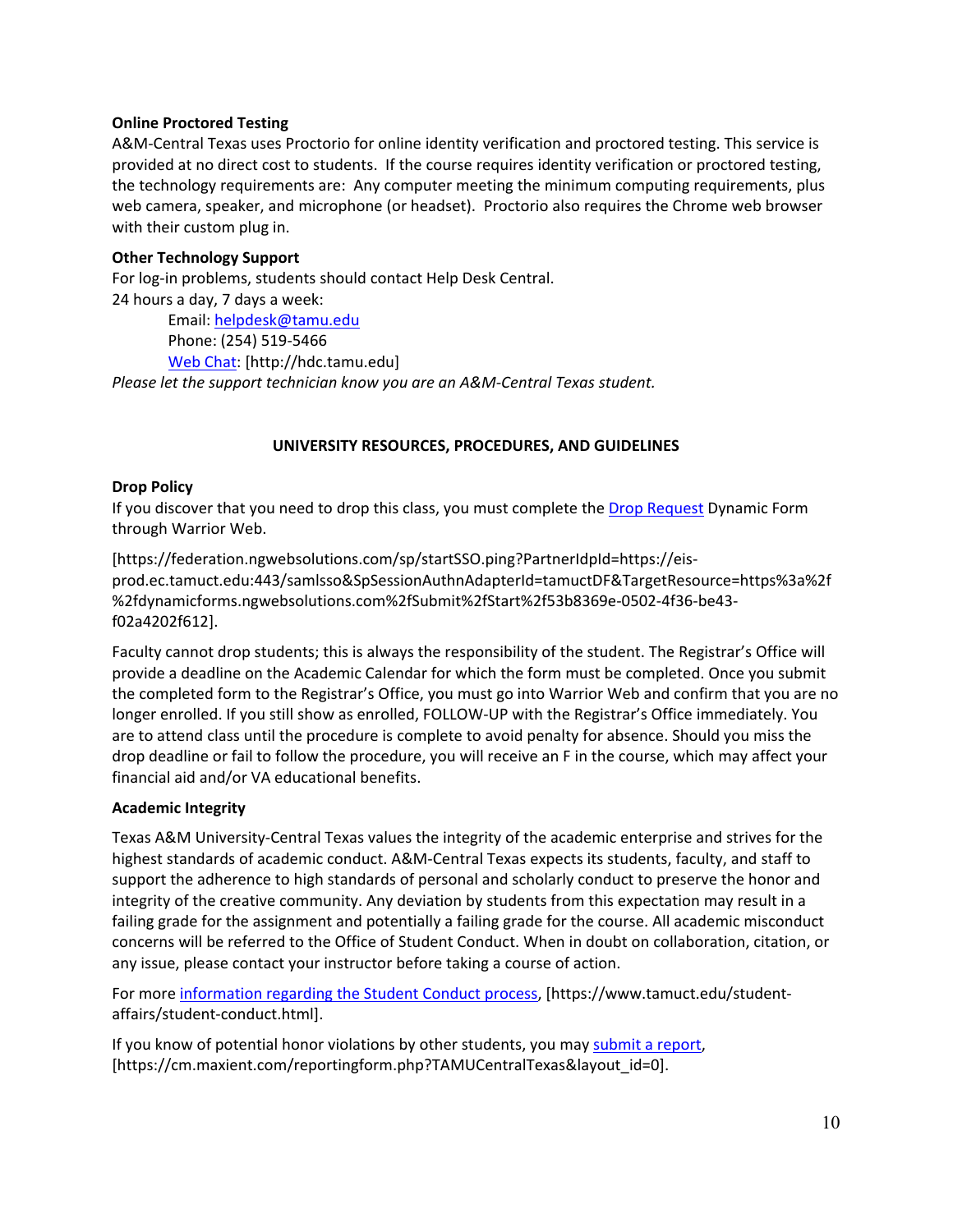### **Academic Accommodations**

At Texas A&M University-Central Texas, we value an inclusive learning environment where every student has an equal chance to succeed and has the right to a barrier-free education. The Warrior Center for Student Success, Equity and Inclusion is responsible for ensuring that students with a disability receive equal access to the university's programs, services and activities. If you believe you have a disability requiring reasonable accommodations, please contact the Office of Access and Inclusion, WH-212; or call (254) 501-5836. Any information you provide is private and confidential and will be treated as such.

For more information, please visit ou[r Access & Inclusion](https://tamuct.instructure.com/courses/717) Canvas page (log-in required) [https://tamuct.instructure.com/courses/717]

# **Important Information for Pregnant and/or Parenting Students**

Texas A&M University-Central Texas supports students who are pregnant and/or parenting. In accordance with requirements of Title IX and related guidance from US Department of Education's Office of Civil Rights, the Dean of Student Affairs' Office can assist students who are pregnant and/or parenting in seeking accommodations related to pregnancy and/or parenting. Students should seek out assistance as early in the pregnancy as possible. For more information, please visi[t Student Affairs](https://www.tamuct.edu/student-affairs/pregnant-and-parenting-students.html) [https://www.tamuct.edu/student-affairs/pregnant-and-parenting-students.html]. Students may also contact the institution's Title IX Coordinator. If you would like to read more about these requirements [and guidelines](http://www2.ed.gov/about/offices/list/ocr/docs/pregnancy.pdf) online, please visit the website

[http://www2.ed.gov/about/offices/list/ocr/docs/pregnancy.pdf].

Title IX of the Education Amendments Act of 1972 prohibits discrimination on the basis of sex and gender–including pregnancy, parenting, and all related conditions. A&M-Central Texas is able to provide flexible and individualized reasonable accommodation to pregnant and parenting students. All pregnant and parenting students should contact the Associate Dean in the Division of Student Affairs at (254) 501- 5909 to seek out assistance. Students may also contact the University's Title IX Coordinator.

### **Tutoring**

Tutoring is available to all A&M-Central Texas students, both virtually and in-person. Student success coaching is available online upon request.

If you have a question, are interested in becoming a tutor, or in need of success coaching contact the Warrior Center for Student Success, Equity and Inclusion at (254) 501-5836, visit the Warrior Center at 212 Warrior Hall, or by emailing [WarriorCenter@tamuct.edu.](mailto:WarriorCenter@tamuct.edu)

To schedule tutoring sessions and view tutor availability, please visit Tutor [Matching](https://tutormatchingservice.com/TAMUCT) [Services](https://tutormatchingservice.com/TAMUCT) [https://tutormatchingservice.com/TAMUCT] or visit the Tutoring Center in 111 Warrior Hall.

Chat live with a remote tutor 24/7 for almost any subject from on your computer! Tutor.com is an online tutoring platform that enables A&M-Central Texas students to log in and receive online tutoring support at no additional cost. This tool provides tutoring in over 40 subject areas except writing support. Access Tutor.com through Canvas.

### **University Writing Center**

Located in Warrior Hall 416, the University Writing Center (UWC) at Texas A&M University–Central Texas (A&M–Central Texas) is a free service open to all A&M–Central Texas students. For the Summer 2022 semester, the hours of operation are from 10:00 a.m.-4:00 p.m. Monday thru Thursday in Warrior Hall 416 (with online tutoring available every hour as well) with satellite hours available online only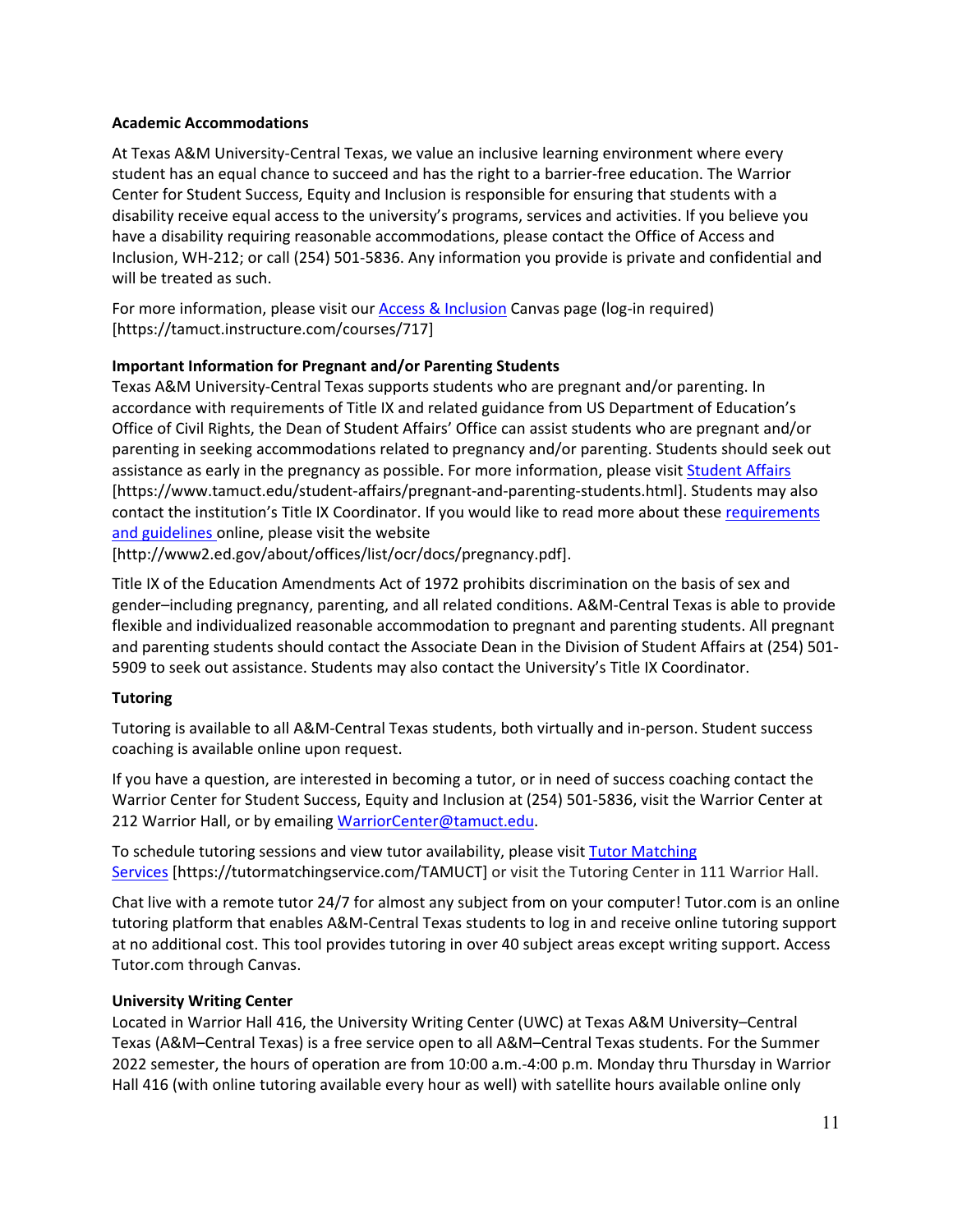Monday thru Thursday from 6:00-9:00 p.m. and most Saturdays from 12:00-3:00 p.m.

Tutors are prepared to help writers of all levels and abilities at any stage of the writing process. While tutors will not write, edit, or grade papers, they will assist students in developing more effective composing practices. By providing a practice audience for students' ideas and writing, our tutors highlight the ways in which they read and interpret students' texts, offering guidance and support throughout the various stages of the writing process. In addition, students may work independently in the UWC by checking out a laptop that runs the Microsoft Office suite and connects to WIFI, or by consulting our resources on writing, including all of the relevant style guides. Whether you need help brainstorming ideas, organizing an essay, proofreading, understanding proper citation practices, or just want a quiet place to work, the UWC is here to help!

Students may arrange a one-to-one session with a trained and experienced writing tutor by making an appointment via [WCOnline](https://tamuct.mywconline.com/) at [https://tamuct.mywconline.com/]. In addition, you can email Dr. Bruce Bowles Jr. at bruce.bowles@tamuct.edu if you have any questions about the UWC, need any assistance with scheduling, or would like to schedule a recurring appointment with your favorite tutor.

# **University Library**

The University Library provides many services in support of research across campus and at a distance. We offer over 200 electronic databases containing approximately 400,000 eBooks and 82,000 journals, in addition to the 96,000 items in our print collection, which can be mailed to students who live more than 50 miles from campus. Research guides for each subject taught at A&M-Central Texas are available through our website to help students navigate these resources. On campus, the library offers technology including cameras, laptops, microphones, webcams, and digital sound recorders.

Research assistance from a librarian is also available 24 hours a day through our online chat service, and at the reference desk when the library is open. Research sessions can be scheduled for more comprehensive assistance, and may take place virtually through WebEx, Microsoft Teams or in-person at the library. Schedule an [appointment](https://nam04.safelinks.protection.outlook.com/?url=https%3A%2F%2Ftamuct.libcal.com%2Fappointments%2F%3Fg%3D6956&data=04%7C01%7Clisa.bunkowski%40tamuct.edu%7Cde2c07d9f5804f09518008d9ab7ba6ff%7C9eed4e3000f744849ff193ad8005acec%7C0%7C0%7C637729369835011558%7CUnknown%7CTWFpbGZsb3d8eyJWIjoiMC4wLjAwMDAiLCJQIjoiV2luMzIiLCJBTiI6Ik1haWwiLCJXVCI6Mn0%3D%7C3000&sdata=KhtjgRSAw9aq%2FoBsB6wyu8b7PSuGN5EGPypzr3Ty2No%3D&reserved=0)

[here](https://nam04.safelinks.protection.outlook.com/?url=https%3A%2F%2Ftamuct.libcal.com%2Fappointments%2F%3Fg%3D6956&data=04%7C01%7Clisa.bunkowski%40tamuct.edu%7Cde2c07d9f5804f09518008d9ab7ba6ff%7C9eed4e3000f744849ff193ad8005acec%7C0%7C0%7C637729369835011558%7CUnknown%7CTWFpbGZsb3d8eyJWIjoiMC4wLjAwMDAiLCJQIjoiV2luMzIiLCJBTiI6Ik1haWwiLCJXVCI6Mn0%3D%7C3000&sdata=KhtjgRSAw9aq%2FoBsB6wyu8b7PSuGN5EGPypzr3Ty2No%3D&reserved=0) [https://tamuct.libcal.com/appointments/?g=6956]. Assistance may cover many topics, including how to find articles in peer-reviewed journals, how to cite resources, and how to piece together research for written assignments.

Our 27,000-square-foot facility on the A&M-Central Texas main campus includes student lounges, private study rooms, group work spaces, computer labs, family areas suitable for all ages, and many other features. Services such as interlibrary loan, TexShare, binding, and laminating are available. The library frequently offers workshops, tours, readings, and other events. For more information, please visit our Library [website](https://nam04.safelinks.protection.outlook.com/?url=https%3A%2F%2Ftamuct.libguides.com%2Findex&data=04%7C01%7Clisa.bunkowski%40tamuct.edu%7C7d8489e8839a4915335f08d916f067f2%7C9eed4e3000f744849ff193ad8005acec%7C0%7C0%7C637566044056484222%7CUnknown%7CTWFpbGZsb3d8eyJWIjoiMC4wLjAwMDAiLCJQIjoiV2luMzIiLCJBTiI6Ik1haWwiLCJXVCI6Mn0%3D%7C1000&sdata=2R755V6rcIyedGrd4Os5rkgn1PvhHKU3kUV1vBKiHFo%3D&reserved=0)

[http://tamuct.libguides.com/index].

# **Sexual Violence at A&M-Central Texas**

Sexual violence is a serious safety, social justice, and public health issue. The university offers support for anyone struggling with these issues. University faculty are mandated reporters, so if someone discloses that they were sexually assaulted (or a victim of Domestic/Dating Violence or Stalking) while a student at TAMUCT, faculty members are required to inform the Title IX Office. If you want to discuss any of these issues confidentially, you can do so through Student Wellness and Counseling (254-501- 5955) located on the second floor of Warrior Hall (207L).

Sexual violence can occur on our campus because predators often feel emboldened, and victims often feel silenced or shamed. It is incumbent on ALL of us to find ways to actively create environments that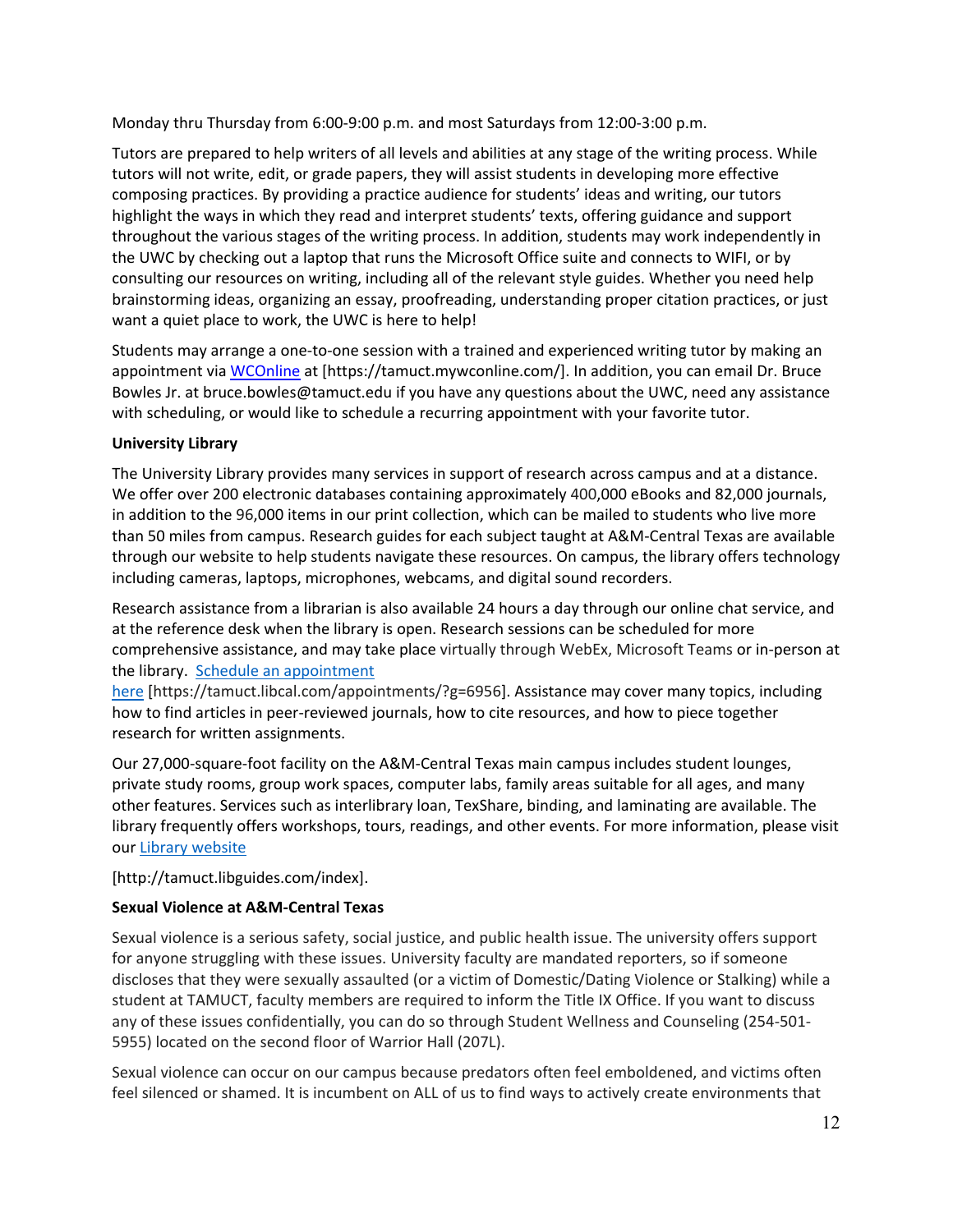tell predators we don't agree with their behaviors and tell survivors we will support them. Your actions matter. Don't be a bystander; be an agent of change. For additional information on campus policy and resources visit the [Title IX webpage](https://www.tamuct.edu/compliance/titleix.html) [\[https://www.tamuct.edu/compliance/titleix.html\]](https://www.tamuct.edu/compliance/titleix.html).

#### **Behavioral Intervention**

Texas A&M University-Central Texas cares about the safety, health, and well-being of its students, faculty, staff, and community. If you are aware of individuals for whom you have a concern, please make a referral to the Behavioral Intervention Team. Referring your concern shows you care. You can complete the [referral](https://cm.maxient.com/reportingform.php?TAMUCentralTexas&layout_id=2) online

[https://cm.maxient.com/reportingform.php?TAMUCentralTexas&layout\_id=2].

Anonymous referrals are accepted. Please see th[e Behavioral Intervention Team](https://www.tamuct.edu/bit) website for more information [https://www.tamuct.edu/bit]. If a person's behavior poses an imminent threat to you or another, contact 911 or A&M-Central Texas University Police at 254-501-5805.

### **INSTRUCTOR POLICIES**

# **Student Created Content:**

All content submitted to the course for credit must be the student's own creation. Students must write or paraphrase and properly cite all content submitted. No credit will be awarded for plagiarized or quoted material even if it is appropriately cited (i.e., students cannot receive credit for submitting content that someone else wrote). Students should paraphrase all information and provide the appropriate citations.

### **APA Style:**

All text and citations submitted for course credit must follow the guidelines of the *Publication Manual of the American Psychological Association* (7th ed.).

### **Copyright Information:**

Students should assume that all course material is copyrighted by the respective author(s). Reproduction of course material is prohibited without consent by the author and/or course instructor. Violation of copyright is against the law and Texas A&M University-Central Texas' Code of Academic Honesty. All alleged violations will be reported to the Office of Student Conduct.

### **Late Work:**

Late work will receive a grade penalty. A 25% penalty per day will be imposed on all assignments submitted after the deadline. Specifically, assignments submitted after the deadline on the due date will receive a 25% penalty, assignments submitted more than 24 hours after the deadline will receive a 50% penalty, assignments submitted more than 48 hours after the deadline will receive a 75% penalty, and assignments submitted more than 72 hours after the deadline will receive no credit though the professor will still provide feedback on all submitted assignments.

### **Recommended Academic Strategies:**

1. According to the federal definition of a credit hour, students should spend "not less than one hour of classroom or direct faculty instruction and a minimum of two hours out of class…for one semester hour of credit" [\(http://www.sacscoc.org/subchg/policy/CreditHours.pdf\)](http://www.sacscoc.org/subchg/policy/CreditHours.pdf). For a 3-credit hour class that is delivered fully online, students should spend at least **17 hours on coursework per week for**